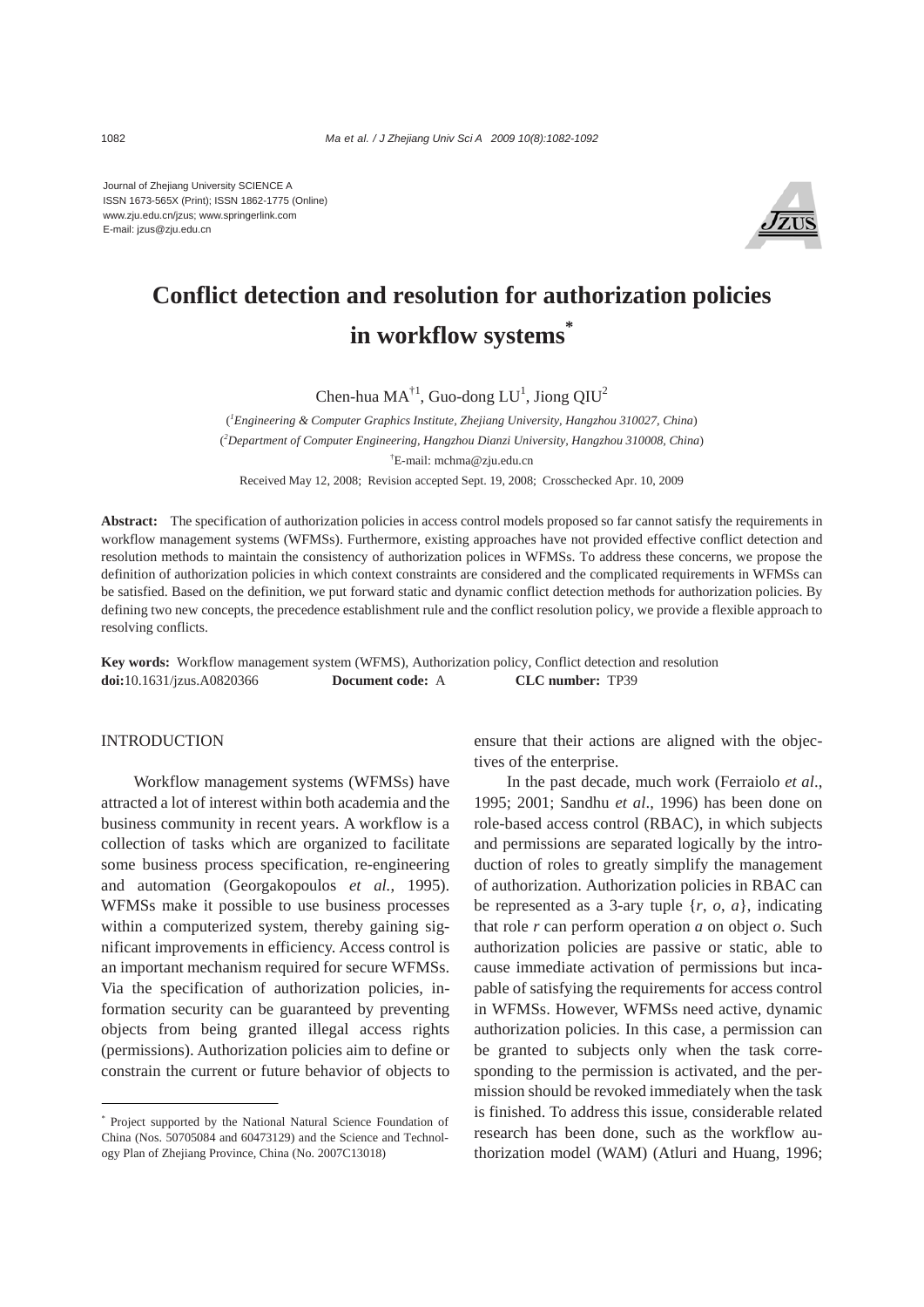2000; Huang and Atluri, 1999), task-based authorization control (Thomas and Sandhu, 1997), and task-role based access control (Oh and Park, 2003). These models provide support for active, dynamic authorization policy specification. For example, authorization policies in WAM can be represented as a 4-ary tuple {*tu*, *r*, *o*, *a*}, indicating that role *r* can perform operation *a* on object *o* only during the lifetime of task *tu*. However, several important issues have not been covered by these models:

(1) Context constraints (e.g., time, location, history information, and user qualification) have largely been overlooked in the specification of authorization policies in these models. A context constraint is a logical expression, defining the conditions that need to be satisfied for the activation of an authorization policy. For example, standardization engineers can be granted permissions for drawing standardization during the lifetime of task 'standardize drawing' only when they are not the designer or proof-reader of the drawing.

(2) Only separation-of-duty constraints are specified in these models, such as mutually exclusive roles (Huang and Atluri, 1999) and mutually exclusive tasks (Oh and Park, 2003), insufficient to meet the complicated requirements of security policies in workflow systems.

(3) A workflow system may span multiple organization units, each having its own security requirements. Thus, the number of authorization policies may grow very large and the interactions between them will be complex and difficult to predict. When the objectives of two or more policies cannot be simultaneously met, conflicts will occur, and in this case, there may exist no workflow execution that satisfies all the policies. Therefore, conflict detection and resolution is a significant research challenge. However, solutions to this problem have not been discussed in these models.

Dunlop *et al*.(2002; 2003) studied the conflict detection and resolution in policy-based management systems. By specifying the temporal characteristics of policies and establishing conflict databases, a scalable conflict detection mechanism for policies is presented. He *et al*.(2005) classified the conflicts in policy-based management systems and proposed detection approaches for modality and application correlative conflicts. However, context constraints have also been

overlooked in the specification of policies in the above literature. Moreover, these proposed methods of conflict-resolving are to identify which policy involved in a conflict situation will take precedence, such as specific-overrides-general, negativeoverrides-positive, and each of them can produce only valid results in some circumstances. How to integrate these methods and establish an order of priority for them is still a research challenge.

All the analysis above shows that existing approaches to the specification of authorization policies cannot satisfy the requirements in WFMSs and the methods proposed so far have not provided effective conflict detection and resolution methods for authorization polices. To address the problems, we propose in this paper the following approaches:

(1) A new type of constraint, context constraint, is proposed since context constraints can meet the complicated requirements of security policies in WFMSs.

(2) We give the definition of authorization policies in WFMSs, in which context constraints are considered.

(3) Effective static and dynamic conflict detection methods for authorization policies in WFMSs are provided.

(4) We bring forth a flexible approach to resolving conflicts by defining two new concepts, the precedence establishment rule and the conflict resolution policy. Security administrators can flexibly decide the methods for conflict resolution according to system requirements.

#### OVERVIEW OF RBAC96 MODEL CONCEPTS

We will base our discussion on RBAC96 (Sandhu *et al*., 1996), the most well known role-based access control model. In particular, the RBAC1 model is adopted owing to its support on the use of a role hierarchy. In this section, we provide an overview of the concepts within the model.

Central to the model are the concepts of User, Role, Role Hierarchy, Permission, Session, User Assignment, and Permission Assignment. A user is a human being or an intelligent autonomous agent. A role is a job function or job title within an organization with some associated semantics regarding the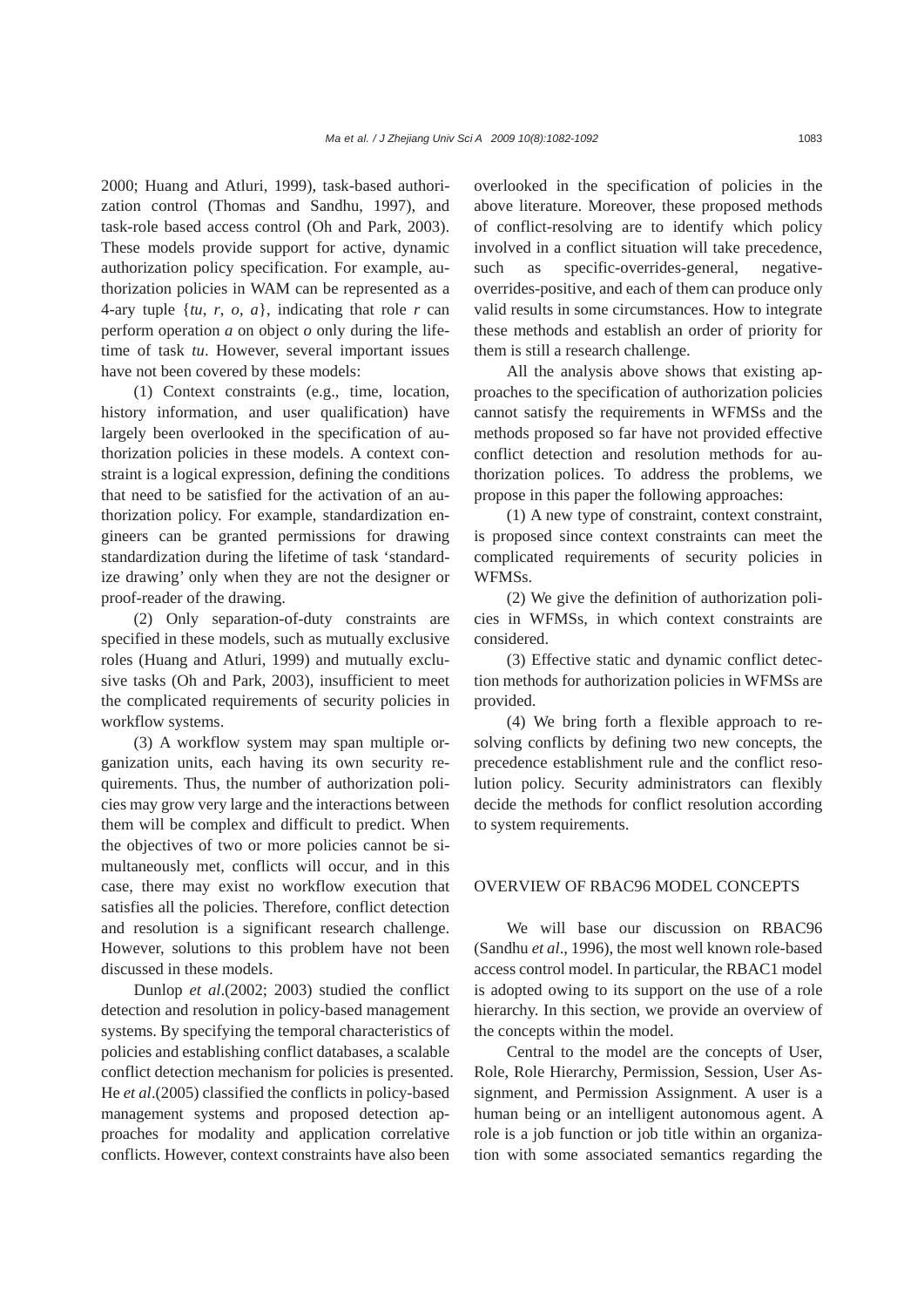authority and responsibility conferred on a member of the role. A role hierarchy is a partially ordered set of roles, able to be represented by a directed acyclic graph as shown in Fig.1, where each role is associated with a node. If role  $r_i$  inherits the permissions of role  $r_i$ , denoted as  $r_i \geq r_j$ , we refer to  $r_i$  as the senior role of  $r_j$ ,  $r_j$ as the junior role of *ri*. The sets of senior and junior roles of  $r_i$  are denoted as *Senior*( $r_i$ ) and *Junior*( $r_i$ ) respectively in the following sections.



**Fig.1 The role hierarchy graph**

A permission is an approval of a particular mode of access to one or more objects in the system. A permission *p* can be formally described as {*obt*, *op*}, where *obt* refers to an object type, and *op* is an access mode for object type *obt*. Each session is a mapping of one user to many possible roles; i.e., a user establishes a session during which the user activates some subset of roles of which he or she is a member. Users are associated with roles using the user assignment relation *UA*⊆*U*×*R*, while permissions are linked with roles using the permission assignment relation *PA*⊆*P*×*R*.

#### CONTEXT CONSTRAINTS

Authorization constraints proposed so far can be classified into four classes (Bertino, 2003):

(1) Separation-of-duty constraints: Separationof-duty constraints aim at reducing the risk of fraud by not allowing any individual to have sufficient authority within the system to perpetrate a fraud on his/her own, such as mutually exclusive roles.

(2) Cardinality constraints: Cardinality constraints aim at providing constraints on some entities, such as role cardinality and task instance cardinality.

(3) Prerequisite constraints: Prerequisite constraints aim at ensuring the authority subjects to have enough competency, knowledge, and capability. For example, a user can be assigned to role *A* only if the user is already a member of role *B*. Role *B* is the prerequisite role of role *A*.

(4) Temporal constraints: Temporal constraints aim at temporally providing constraints on enabling or disabling roles, and are supported by associating time intervals, possibly periodic, with roles. An enabled role can be activated by users, whereas a disabled role cannot be activated by users.

These constraints cannot express complicated requirements of security policies in WFMSs however. For example, auditors and technical managers can approve drawings only when they are on duties and from local computers. In order to address the issue, a new type of constraint, context constraint, is introduced in this paper. Context constraints are conditions that need to be satisfied when subjects are granted related permissions.

**Definition 1** (Context predicate) Context is any environmental factor, capable of influencing or controlling when and how an authorization policy is enforced. A context predicate *context* is defined as a 3-ary tuple: *context*: {*type*, *predicate*, (*obj*1, *obj*2, …, *objn*)}, where *type* refers to the type of *context* such as time and location,  $(obj_1, obj_2, ..., obj_n)$  the set of objects with which the context is concerned, and *predicate* the character of objects  $(obj_1, obj_2, ..., obj_n)$ or the relationship among them.

For example, *context*: {time, (between, 09:00, 17:00), *access\_time*} is a time context, stating that the access time is between AM 09:00 and PM 17:00, and *context*: {user, ≠, (*accessdrawing\_designer*, *accessdrawing\_proofreader*)} is a user context, indicating that the designer and the proof-reader of an access drawing cannot be the same person.

**Definition 2** (Context constraint) A context constraint *ac* is defined as a logical conjunction of context predicates, which is denoted as  $ac: L_1|L_2|...|L_i$  $|-\underline{L}_{i+1}|$   $-\underline{L}_{i+2}|$   $\dots$   $|-\underline{L}_{i}$ .  $\underline{L}_{i}$  represents context predicates defined above, '|' denotes ' $\land$ ' or ' $\lor$ ', and ' $\neg L$ ' indicates the negative value of *Li*. Context constraints can express complicated requirements of security policies in WFMSs. For example, the following context constraint states that the access date is between Monday and Friday, the access time is between AM 09:00 and PM 17:00, and the access address is local:

*ac*: {date, (between, Monday, Friday), *access\_ date*}∧{time, (between, 09:00, 17:00), *access\_time*}∧ {location, (is, local), *access\_IP\_address*}.

**Definition 3** (Intersectant context constraints) For two context constraints  $ac_i$  and  $ac_j$ , if the contextual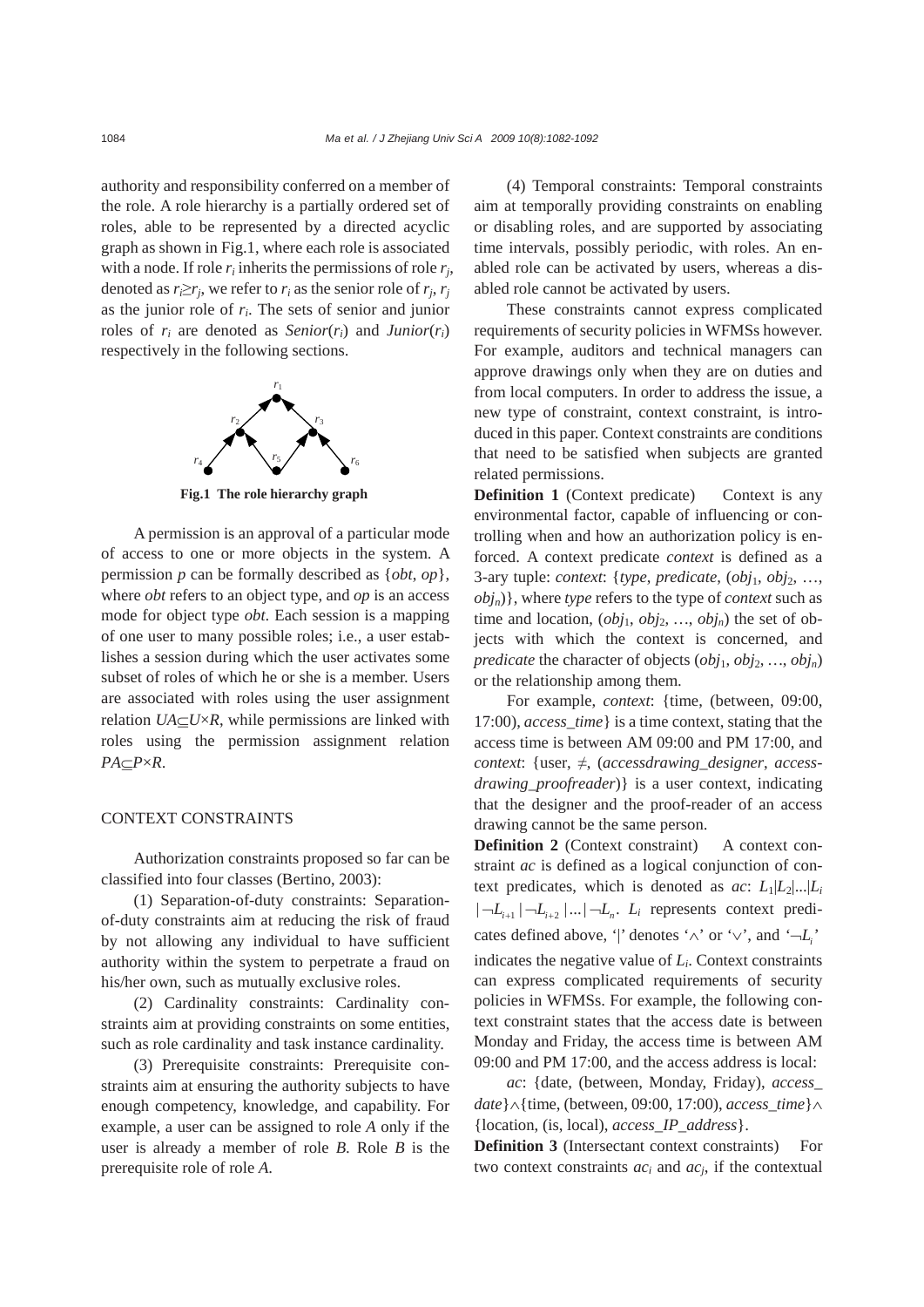information specified by *aci* overlaps with the contextual information specified by *acj* (e.g., an overlap between two time intervals and another overlap between two locations), then they are intersectant context constraints, denoted as *Inter*(*aci*, *acj*).

**Definition 4** (Non-intersectant context constraints) For two context constraints  $ac_i$  and  $ac_j$ , if one of the following conditions is satisfied, then they are non-intersectant context constraints, denoted as *NonInter*(*aci*, *acj*):

(1)  $ac_i \rightarrow \neg ac_j$ . The reverse of  $ac_j$  is inferable by  $ac_i$ ; that is, wherever  $ac_i$  is satisfied,  $ac_i$  is not satisfied.

(2)  $ac_i \rightarrow \neg ac_i$ . The reverse of  $ac_i$  is inferable by  $ac_i$ ; that is, wherever  $ac_i$  is satisfied,  $ac_i$  is not satisfied.

For example, consider the following three context constraints: *ac*<sub>1</sub>: {time, (between, 08:00, 10:00), *access\_time*}, *ac*2: {time, (between, 09:00, 10:00), *access\_time*}, *ac*3: {time, (between, 11:00, 17:00),  $access_time$ *}. Inter*( $ac_1, ac_2$ ), *NonInter*( $ac_1, ac_3$ ); i.e.,  $ac_1$  and  $ac_2$  are intersectant constraints, while  $ac_1$  and *ac*<sup>3</sup> are non-intersectant constraints. A knowledgebased or a rule-based inference mechanism can be employed to perform the above inference.

## DEFINITION OF AUTHORIZATION POLICY IN WFMSs

The specification of authorization policies in previous research cannot satisfy the requirements in WFMSs. Accordingly we propose the following definition of authorization policy:

**Definition 5** (Authorization policy) An authorization policy *ap* in WFMSs is defined as a 6-ary tuple *ap*: {*tu*, *R*, *P*, *type*, *inheritable*, *ac*}. Therein *tu* is the task associated with *ap*. A task is an atomic action within the context of a workflow instance. *R* represents the set of roles that can be granted permissions in *P* during the lifetime of *tu*, *P* is the set of permissions associated with *ap*, *type* denotes one of the policy types belonging to either positive '+' or negative '−', *inheritable* is used to identify whether *ap* is inheritable, and *ac* is the context constraint associated with *ap*, specifying the situation at which the authorization policy is active.

**Definition 6** (Positive authorization policy) *ap*: {*tu*, *R*, *P*, *+*, *inheritable*, *ac*} as a positive authorization policy states that roles in *R* can be granted permissions in *P* during the lifetime of *tu* only if the context constraint *ac* is satisfied.

**Definition 7** (Negative authorization policy) *ap*: {*tu*, *R*, *P*, −, *inheritable*, *ac*} as a negative authorization policy means that roles in *R* are forbidden to be granted permissions in *P* during the lifetime of *tu* if the context constraint *ac* is satisfied.

**Definition 8** (Inheritable and non-inheritable authorization policies) If senior roles of each role in *R* can also be granted permissions in *P* during the lifetime of *tu*, then *ap* is inheritable. If senior roles of each role in *R* cannot be granted permissions in *P* during the lifetime of *tu*, then *ap* is non-inheritable.

In the following sections, let *tu*(*ap*), *R*(*ap*) and *P*(*ap*) represent the task, the set of roles and the set of permissions associated with *ap*, respectively. If *ap* is inheritable, then  $R(ap) = R \cup (\bigcup_{r_i \in R} Senior(r_i));$  otherwise,  $R(ap)=R$ . Let  $U(ap)$  represent the set of users associated with *ap*,  $U(ap) = \bigcup_{r_j \in R(ap)} AU(r_j)$ , where

 $A U(r_i)$  is the set of users assigned to role  $r_i$ .

The example WFMS we will use throughout this work is a drawing management system. Fig.2 presents the workflow specification and Fig.3 shows roles and the role hierarchy. Authorization policies in the system are defined as in Table 1.

**Definition 9** (Correlative authorization policies) For two authorization policies *api* and *apj*, if with an overlapping scope specified by the following pre-condition:  $(tu(ap_i)=tu(ap_i)\wedge (R(ap_i)\cap R(ap_i)\neq \emptyset) \wedge$  $(P(ap_i) \cap P(ap_i) \neq \emptyset$ , then they are correlative authorization policies, denoted as *correlate*(*api*, *apj*).

For example, the policies  $ap_5$  and  $ap_6$  defined in Table 1 are correlative policies.

**Definition 10** (Valid role set and valid user set of authorization policy) For an authorization policy *api*, let *ValidRole*(*api*) represent the valid role set of *api*, composed of the roles in *R*(*api*) that can satisfy the context constraint associated with *api*; let *Valid-* $User(ap_i)$  represent the valid user set of  $ap_i$ , consisting of the users in  $U(ap_i)$  that can satisfy the context constraint associated with *api*.

For example, suppose that user-role assignments in the example system are determined as shown in Table 2.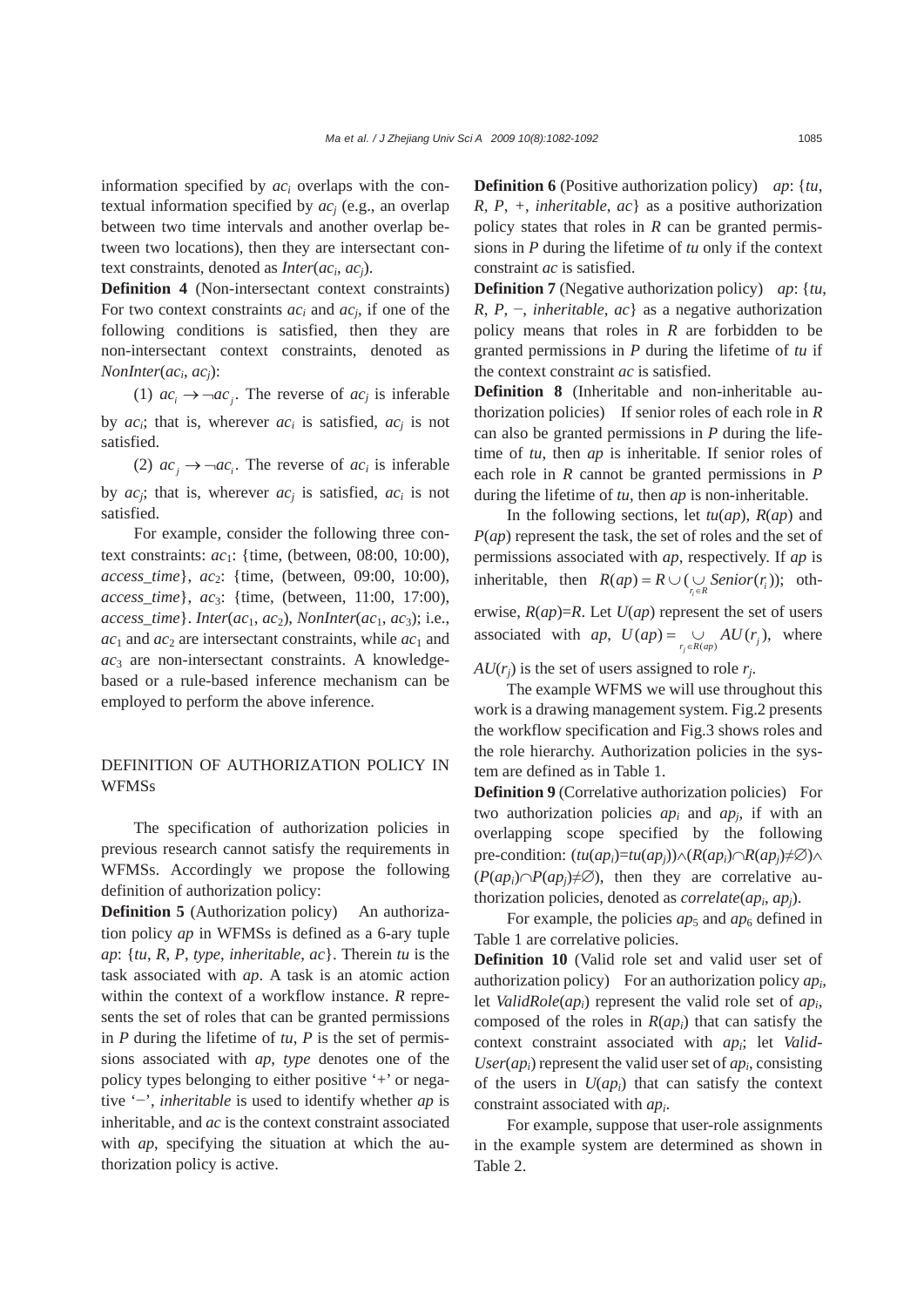| Authorization policy                                              | Description                                                              |
|-------------------------------------------------------------------|--------------------------------------------------------------------------|
| $ap_1$ : {design drawing, designer, (drawing, design), +,         | $ap_1$ is a positive policy, stating that role 'designer' and its senior |
| inheritable }                                                     | roles can be granted permission '(drawing, design)' during               |
|                                                                   | the lifetime of task 'design drawing'                                    |
| $ap_2$ : {design drawing, (proof-reader, standardization          | $ap_2$ is a positive policy, stating that role 'proof-reader', 'stan-    |
| engineer, auditor), (drawing properties, read), +,                | dardization engineer', 'auditor' and their senior roles can be           |
| inheritable }                                                     | granted the permission for reading drawing properties during             |
|                                                                   | the lifetime of task 'design drawing'                                    |
| $ap_3$ : {proof-read drawing, proof-reader, (drawing,             | $ap_3$ is a positive policy, stating that role 'proof-reader' can be     |
| proof-read), $+$ , non_inheritable, $ac_1$ ,                      | granted the permission for proof-reading drawings during the             |
| where $ac_1$ : {user, $\neq$ , (accessdrawing_designer,           | lifetime of task 'proof-read drawing' only if the proof-reader           |
| <i>accessdrawing_proofreader</i> ) }                              | is not the designer of the access drawing                                |
| $ap_4$ : {standardize drawing, standardization engineer,          | $ap_4$ is a positive policy, stating that role 'standardization engi-    |
| (drawing, standardize), +, non_inheritable, $ac_2$ ,              | neer' can be granted the permission for drawing standardiza-             |
| where $ac_2$ : {user, $\neq$ , (accessdrawing designer,           | tion during the lifetime of task 'standardize drawing' only if           |
| accessdrawing_proofreader, accessdraw-                            | the designer, proof-reader and standardization engineer of the           |
| ing_standardization_engineer) {                                   | access drawing are not the same user                                     |
| $ap_5$ : {approve drawing, (auditor, technical manager),          | $ap5$ is a positive authorization policy, stating that technical         |
| (drawing, approve), +, non_inheritable, $ac_3$ ,                  | managers and auditors can be granted permission '(drawing,               |
| where $ac_3$ : {user, $\neq$ , (accessdrawing_designer,           | approve)' during the lifetime of task 'approve drawing' if               |
| <i>accessdrawing auditor</i> ) }                                  | they are not the designer of the access drawing                          |
| $ap_6$ : {approve drawing, auditor, (drawing, approve),           | $ap6$ is a negative authorization policy, stating that auditors cannot   |
| -, non_inheritable, $ac_4$ , where $ac_4$ : {user, ( $\geq$ , 2), | be granted permission '(drawing, approve)' during the life-              |
| accessdrawing_designer}                                           | time of task 'approve drawing' if the drawing is designed                |
|                                                                   | collaboratively                                                          |

**Table 1 Authorization policies in example system**



| Table 2 Example user-role assignments |
|---------------------------------------|
|---------------------------------------|

| Role                     | $User(s)$ assigned |
|--------------------------|--------------------|
| General manager          | Lu                 |
| Technical manager        | Li                 |
| Standardization engineer | Fei, Cheng         |
| Designer                 | Ma, Lei, Cheng     |
| Proof-reader             | Xu, Lei            |
| Auditor                  | Liu, Yi            |

Let us assume that the designer, proof-reader and standardization engineer of drawing *t* are Li, Xu and Fei, respectively. In such a situation, the valid role set and the valid user set of policy  $ap_5$  are {auditor} and {Liu, Yi}, respectively.



**Fig.3 Example roles and role hierarchy Fig.2 Example workflow specification**

## CONFLICT DETECTION FOR AUTHORIZATION POLICIES

Policy conflicts occur when the objectives of two or more policies cannot be simultaneously met. Effective conflict detection methods for authorization policies should be provided to ensure and maintain the consistency of all policies. Current conflict detection methods primarily focus on the authorization policies in which context constraints are overlooked, hence not suitable for our policies. In this section, we are mainly concerned with the provision of effective static and dynamic conflict detection rules for the above defined authorization policies in WFMSs.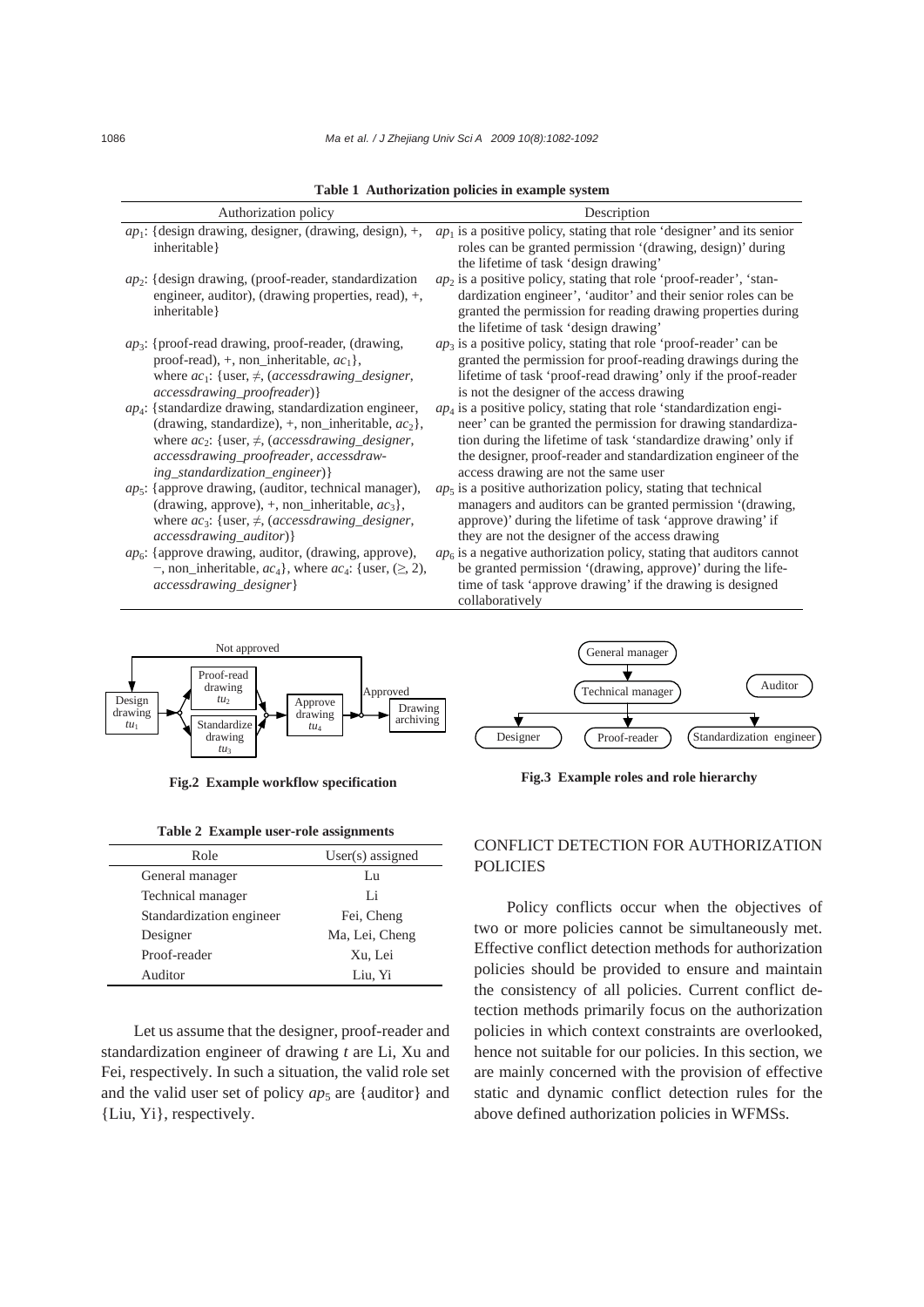We believe that conflicts can be classified into two broad categories as defined below:

**Definition 11** (Policy-policy conflict) Policy-policy conflicts occur when two or more authorization policies are deemed incompatible with each other. For example, if positive and negative policies have a triple overlap of tasks, roles and permissions, there is a potential for policy-policy conflicts.

**Definition 12** (Policy-constraint conflict) Policyconstraint conflicts occur when the performance of two or more authorization policies will lead to situations that are forbidden by other constraints (e.g., separation-of-duty constraints) in the system. For example, when two positive authorization policies have an overlap of roles and the permissions of the two policies are defined as conflicting by authorization constraints, there is a potential for policyconstraint conflicts.

Consider the following two authorization policies: *ap*1: {design drawing, designer, (drawing, design),  $+$ , inheritable ;  $ap_2$ : {approve drawing, designer, (drawing, approve), +, inheritable}. The performance of the two policies will introduce conflicts into the system since the same person must not be allowed both to design a drawing and to approve the drawing for the separation of duties. The detection of policy-constraint conflicts depends on the understanding of the semantics of authorization policies. Due to the complexity and diversity of constraints, detecting policy-constraint conflicts is a complex topic, which is outside the scope of this study and will be addressed in our future work. In this work, we focus on providing effective static and dynamic conflict detection rules for policy-policy conflicts. In the following sections, 'conflict' refers to 'policy-policy conflict'.

#### **Static conflict detection**

Conflict detection can be classified into static detection and dynamic detection. The goal of static detection is to identify an actual conflict that has occurred and can be resolved statically. Static conflict detection can be enforced during the definition of policies.

#### 1. Static conflict detection algorithm

For conflict detection, an authorization policy *ap*: {*tu*, *R*, *P*, *type*, *inheritable*, *ac*} can be denoted as *ap*:  $(ac\rightarrow(tu(ap), R(ap), P(ap)), sign), where ac is the$ left-hand side of *ap*, (*tu*(*ap*), *R*(*ap*), *P*(*ap*)) is the

right-hand side of *ap*, and *sign* is the type of *ap* (for positive authorization policies, *sign* is '+'; for negative ones, *sign* is '−').

In the following sections, the left-hand sides of authorization policies are unified as *F*, and the right-hand sides are unified as *B*.

**Definition 13** (Graph for authorization policies) The graph for authorization policies is an undirected one, denoted as  $G(APB)=(V, E)$ , where *V* is the set of vertices in *G*(*APB*), composed of left- and right-hand sides of all authorization policies, i.e., *V*={*F*, *B|ap*: (*F→B*, *sign*)∈*AP*}. *AP* denotes the set of authorization policies, *E* is the set of edges in *G*(*APB*), and each edge is not directed. An edge in *E* can be denoted as  $e: (v_1, v_2, sign)$ , where  $v_1$  and  $v_2$  are the two vertices corresponding to *e*, and *sign* is the identifier of *e* belonging to either '+' or '−'. For an edge *e*, it may be one of the following cases:

(1) *e*: (*F*, *B*, *sign*), *ap*: (*F*→*B*, *sign*)∈*AP*. That is, the two vertices corresponding to *e* are the left- and right-hand sides of an authorization policy *ap*, and the identifier of *e* is the type of *ap*.

(2)  $e: (B_i, B_j, +),$  correlate $(ap_i; (F_i \rightarrow B_i, sign_i),$ *ap<sub>j</sub>*:  $(F_j \rightarrow B_j, sign_j)$ , *ap<sub>i</sub>*, *ap<sub>j</sub>*∈*AP*. That is, the two vertices of *e* are the right-hand sides of two correlative policies, and the identifier of *e* is positive.

(3) *e*:  $(F_i, F_j, +)$ , *correlate*( $ap_i$ :  $(F_i \rightarrow B_i, sign_i)$ ,  $ap_i$ : ( $F_i \rightarrow B_i$ , *sign<sub>i</sub>*))∧*Inter*( $F_i$ ,  $F_j$ ),  $ap_i$ ,  $ap_j ∈ AP$ . That is, the two vertices of *e* are the left-hand sides of two correlative policies and the left-hand sides of the two policies are intersectant context constraints. The identifier of *e* is positive.

(4)  $e: (F_i, F_j, -)$ , *correlate*( $ap_i: (F_i \rightarrow B_i, sign_i)$ ,  $ap_i:$  $(F<sub>i</sub>→B<sub>i</sub>, sign<sub>i</sub>)\land NonInter(F<sub>i</sub>, F<sub>i</sub>), ap<sub>i</sub>, ap<sub>i</sub>∈AP. That is,$ the two vertices of *e* are the left-hand sides of two correlative policies and the left-hand sides of the two policies are non-intersectant context constraints. The identifier of *e* is negative.

The static conflict detection for authorization policies can be enforced by the construction of *G*(*APB*).

**Rule 1** (Static conflict detection for authorization policies) In *G*(*APB*), if there is a loop where there exists one and only one edge identified as '−', and the vertices of the loop are the left- and right-hand sides of two authorization policies, then authorization policies in *G*(*APB*) are not statically consistent and conflicts will occur.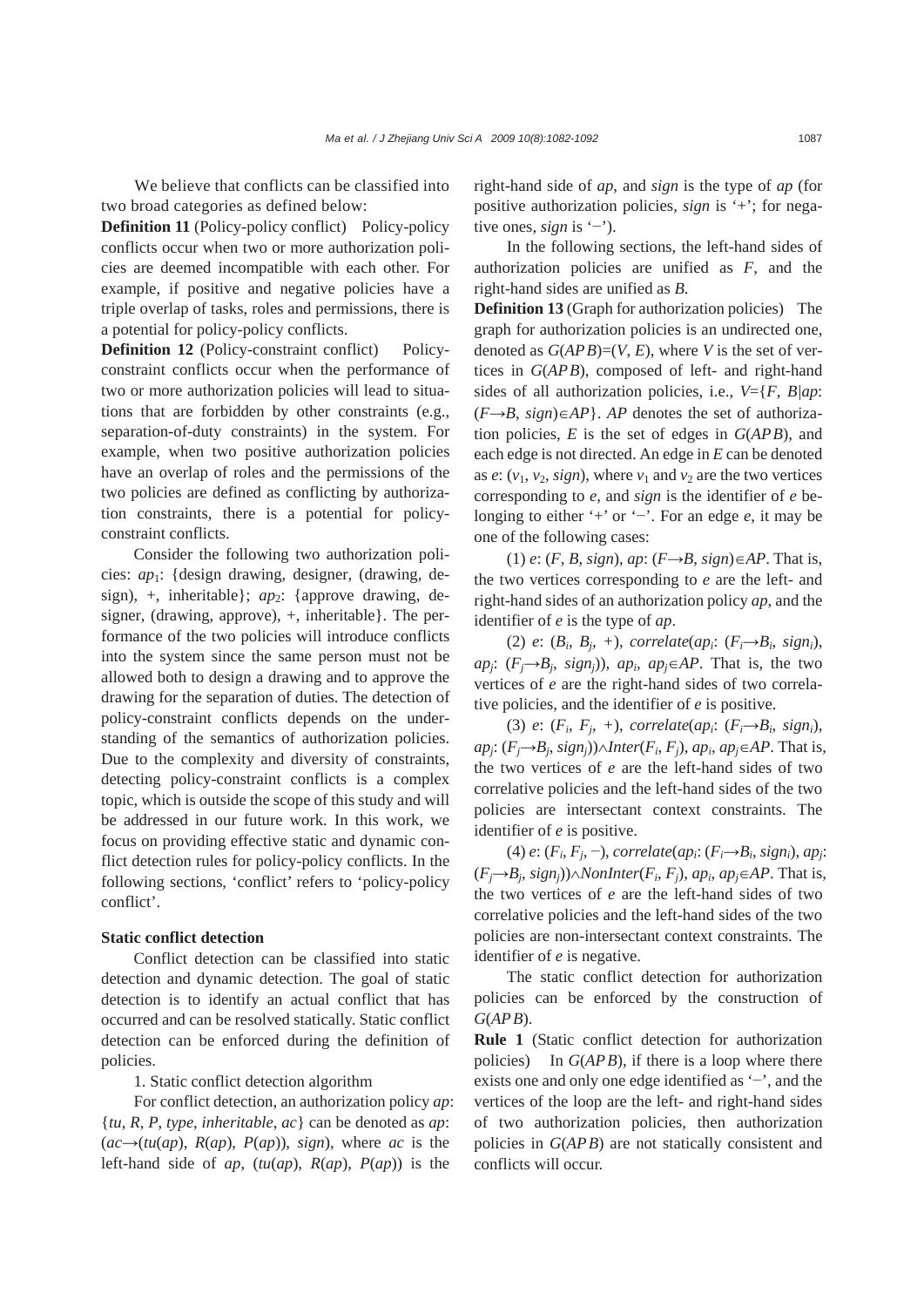For instance, Fig.4a is the graph for authorization policies constructed for the example policies listed in Table 1. No static conflict is detected for these policies according to Rule 1. If we add a new policy *ap*7: {design drawing, technical manager, (drawing, design), −, non\_inheritable}, the graph for authorization policies will be reconstructed (Fig.4b).



**Fig.4 (a) Example graph for authorization policies; (b) Reconstructed graph with a new policy**

The policy  $ap_7$  states that role 'technical manager' cannot be granted the permission for designing drawings during the lifetime of task 'design drawing'. Since the policy  $ap_1$  defined in Table 1 shows that role 'designer' and its senior roles, including role 'technical manager', can be granted the permission to design drawings during the lifetime of task 'design drawing', the two policies  $ap_1$  and  $ap_7$  exhibit a static conflict. In such a situation, there are a loop in the graph and an edge identified as '−' in the loop. The vertices of the loop are the left- and right-hand sides of the two policies.

**Algorithm 1** Static conflict detection for authorization policies

Input: The graph for authorization policies  $G(APB) = (V, E)$ , a new policy *new\_ap*: (*new\_F*, *new\_B*, *new\_sign*).

Output: The set of authorization policies exhibiting static conflicts *Conflict\_AP*.

*AuthorizationPolicyStaticConflictDetection*(*G*(*APB*), *new\_ap*)

```
V←V∪new_F∪new_B; 
E \leftarrow E \cup (new \ F, new \ B, new \ sign);for each policy ap: (F→B, sign)∈AP do 
  if correlate(ap, new_ap) then 
     E \leftarrow E \cup (B, new \ B, +);if Inter(F, new_F) then
        E \leftarrow E \cup (F, new_F, +);end if 
     if NonInter(F, new_F) then
        E←E∪(F, newF, −);
     end if 
  end if
```

```
end for 
L←all loops in G(APB); 
for all li∈L (li contains only one edge signed '−') do 
  if (the vertices of l_i are the left- and right-hand sides of
    new_ap and an existing policy) then 
     Conflict_AP=Conflict_AP\cup(ap<sub>i</sub>, new_ap), ap_i \in l_i;
  end if 
end for
```
2. Proof of completeness and correctness of Algorithm 1

In this subsection, we try to show how a proof of completeness and correctness of Algorithm 1 may be given.

**Lemma 1** For two authorization policies  $ap_i$ :  $(ac_i \rightarrow$  $(tu(ap_i), R(ap_i), P(ap_i), sign_i)$  and  $ap_i$ :  $(ac_i \rightarrow (tu(ap_i),$  $R(ap_i)$ ,  $P(ap_i)$ ),  $sign_i)$ , only if one of the following conditions holds, would the two policies exhibit a static conflict:

(1) *correlate*(*api*, *apj*)∧*different\_type*(*api*, *apj*)∧ *Inter*( $ac_i$ ,  $ac_j$ ). Therein *different* type( $ap_i$ ,  $ap_j$ ) represents that *api* and *apj* have different types; i.e., one is positive and the other is negative.

(2) *correlate*(*api*, *apj*)∧*positive*(*api*, *apj*)∧*Non-Inter*( $ac_i$ ,  $ac_i$ ). Therein *positive*( $ap_i$ ,  $ap_i$ ) represents that  $ap_i$  and  $ap_j$  are both positive policies.

**Proof** Suppose that  $ap_i$  is positive and  $ap_i$  is negative, and they both satisfy the first condition. The policy *api* states that roles in *R*(*api*) can be granted permissions in  $P(ap_i)$  during the lifetime of  $tu(ap_i)$ only if the context constraint *aci* is satisfied. The policy  $ap_i$  states that roles in  $R(ap_i)$  cannot be granted permissions in  $P(ap_i)$  during the lifetime of  $tu(ap_i)$  if the context constraint *acj* is satisfied. These two policies have an overlapping scope specified by the pre-condition  $(tu(ap_i)=tu(ap_i)\wedge (R(ap_i)\cap R(ap_i)\neq \emptyset) \wedge$  $(P(ap_i) \cap P(ap_i) \neq \emptyset$  and their context constraints  $ac_i$ and *acj* are intersectant; thus, we cannot decide whether the roles in the set  $R(ap_i) \cap R(ap_i)$  can or cannot be granted the permissions in the set  $P(ap_i)$ ∩ *P*(*apj*) under the situation in which *aci* and *acj* are simultaneously met during the lifetime of task *tu*(*api*). We would therefore be able to identify that the two policies exhibit a static conflict. For example, the two policies  $ap_1$  and  $ap_7$  defined above satisfy the first condition and exhibit a static conflict.

Suppose that  $ap_i$  and  $ap_j$  are both positive policies, and satisfy the second condition. The policy *api* states that roles in  $R(ap_i)$  can be granted permissions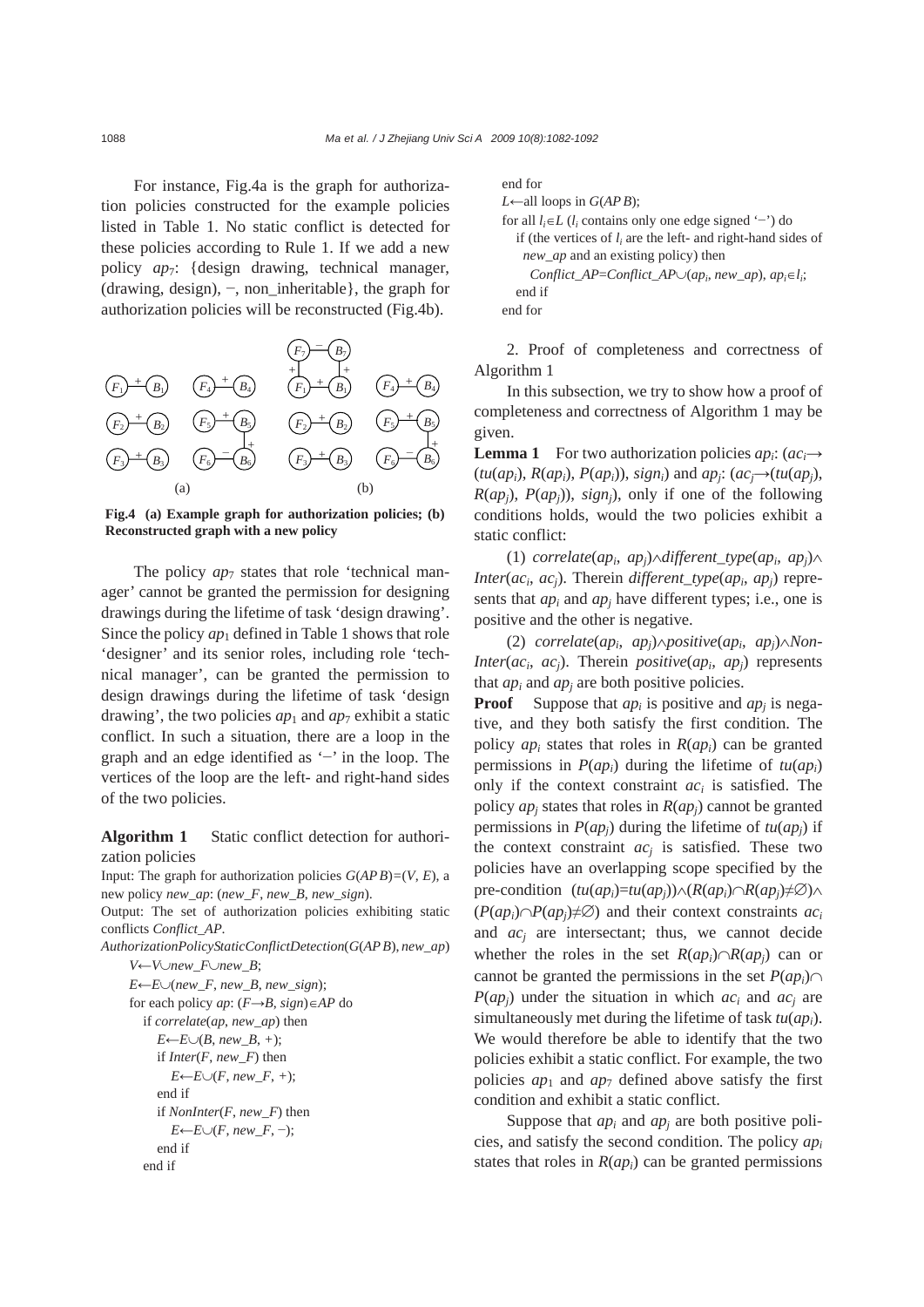in  $P(ap_i)$  during the lifetime of  $tu(ap_i)$  only if the context constraint  $ac_i$  is satisfied. The policy  $ap_i$  states that roles in  $R(ap_i)$  can be granted permissions in  $P(ap_i)$  during the lifetime of  $tu(ap_i)$  only if the context constraint *acj* is satisfied. Since *aci* and *acj* are nonintersectant constraints, we cannot decide whether the roles in the set  $R(ap_i)∩R(ap_i)$  can or cannot be granted the permissions in the set  $P(ap_i) \cap P(ap_i)$  during the lifetime of task *tu*(*api*). Therefore, in such a case, the two policies would exhibit a static conflict. For example, consider the following two policies:  $ap_1$ : {approve drawing, auditor, (drawing, approve), +, non inheritable,  $ac_1$ , where  $ac_1$ : {location, (is, local), *access\_IP\_address*}; *ap*2: {approve drawing, auditor, (drawing, approve),  $+$ , non\_inheritable,  $ac_2$ }, where *ac*2: {location, (is not, local), *access\_IP\_address*}. The policy  $ap_1$  states that auditors can approve drawings only when their access IP addresses are local. Whereas, the policy *ap*<sub>2</sub> states that auditors can approve drawings only when their access IP addresses are not local. The two policies are incompatible with each other and exhibit a static conflict.

As Moffett and Sloman (1994) pointed out, overlap is crucial to the discussion of policy conflicts. Without certain overlap between the objects in two policies, there can be no conflict between them. If having no triple overlap of tasks, roles, and permissions (i.e., they are not correlative), the two policies would not exhibit static conflicts. For example, the policies  $ap_1$  and  $ap_2$  defined in Table 1 are not corrective, thus exhibiting no static conflict.

For two correlative policies, if not satisfying the two conditions defined above, they would exhibit no static conflict. For example, consider the following two policies: *ap*1: {approve drawing, auditor, (drawing, approve),  $+$ , non\_inheritable,  $ac_1$ }, where  $ac_1$ : {time, (between, 08:00, 17:00), *access\_time*}; *ap*2: {approve drawing, auditor, (drawing, approve), −, non\_inheritable,  $ac_2$ }, where  $ac_2$ : {time, (between, 17:00, 17:30), *access time*}.  $ap_1$  and  $ap_2$  exhibit no static conflict.

**Lemma 2** Only if two authorization policies exhibit a static conflict, would there exist a loop in *G*(*APB*), where there exists one and only one edge identified as '−'. The vertices of the loop are the left- and right-hand sides of the two policies.

**Proof** According to Lemma 1, if exhibiting a static conflict, two authorization policies *api* and *apj* must

satisfy one of the two conditions specified in Lemma 1. In such a situation, we would discover that there must exist a loop in *G*(*APB*), where there exists one and only one edge identified as '−', and the vertices of the loop are the left- and right-hand sides of the two policies. If *api* and *apj* satisfy the first condition specified in Lemma 1, the loop formed is shown as Fig.5a. If  $ap_i$  and  $ap_j$  satisfy the second condition specified in Lemma 1, the loop formed is shown as Fig.5b.



**Fig.5 Loops formed by conflicting policies**  (a) Loops formed by policies of different types; (b) Loops formed by policies of the same type

If two authorization policies  $ap_i$  and  $ap_j$  exhibit no static conflict, there would not exist a loop in *G*(*APB*), where there exists one and only one edge identified as '−', and the vertices of the loop are the left- and right-hand sides of the two policies. For example, the following two policies exhibit no static conflict and the graph for authorization policies constructed for them is as shown in Fig.6 (note that the loop has no edge identified as '−'): *ap*1: {approve drawing, auditor, (drawing, approve), +, non\_inheritable,  $ac_1$ , where  $ac_1$ : {time, (between, 08:00, 17:00), *access\_time* }; *ap*<sub>2</sub>: {approve drawing, auditor, (drawing, approve),  $+$ , non\_inheritable,  $ac_2$ }, where *ac*2: {time, (between, 08:00, 18:00), *access\_time*}.



**Fig.6 Example graph for two policies exhibiting no static conflict**

We can conclude from Lemmas 1, 2 that static conflicts can be detected by constructing the graph for authorization policies. Only if two authorization policies exhibit a static conflict, would there exist a loop in the graph, where there exists one and only one edge identified as '−', and the vertices of the loop are the left- and right-hand sides of the two policies. If a new policy statically conflicts with an existing policy,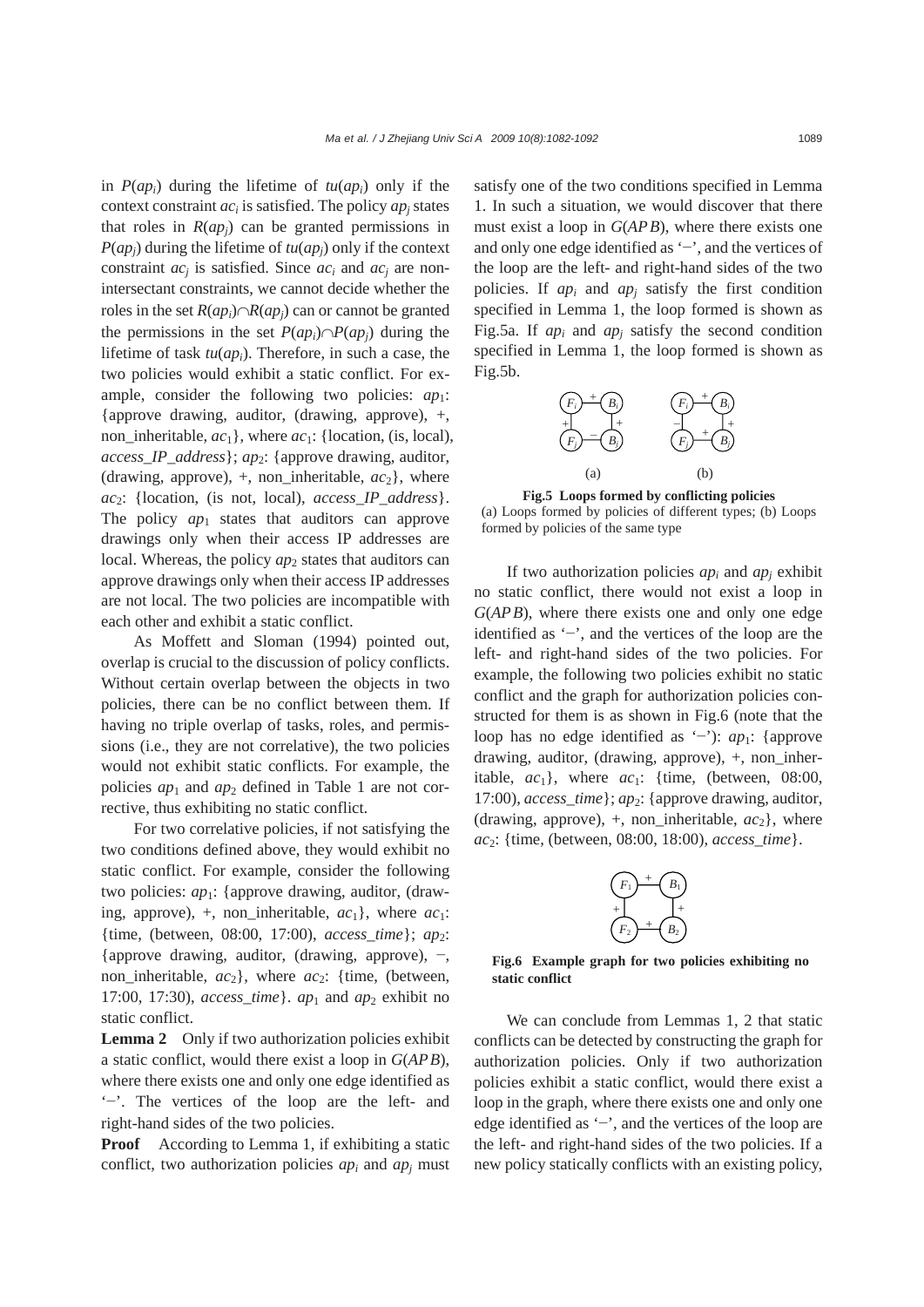the two policies will be added to the set of authorization policies exhibiting static conflicts by the computation of Algorithm 1; if the two policies exhibit no static conflict, they will not be added to the set.

## **Dynamic conflict detection**

The goal of dynamic detection is to predict a dynamic, potential conflict that may, or may not, occur in the future, and more specifically, what circumstances will expose that conflict. Dynamic detection is enforced at run-time. Dynamic conflict detection for authorization policies is a complicated problem, in that the dynamic conflict is potential and quite unpredictable; that is, it may, or may not, proceed to an actual conflict, and will be exposed only under specific circumstances.

For example, we would be able to predict that the policies of  $ap_5$  and  $ap_6$  defined in Table 1 would be in a state of potential conflict if a drawing is designed collaboratively by more than two designers and one of them is the technical manager. In such a case, policy *ap*5 becomes active and the drawing can only be approved by the auditor, whereas policy  $ap<sub>6</sub>$  also turns active and the drawing cannot be approved by the auditor. Therefore, the occurrence of this particular event means that the dynamic, potential conflict between  $ap_5$  and  $ap_6$  has been realized.

Note that when a dynamic conflict between  $ap_5$ and  $ap_6$  occurs, the valid role set of  $ap_5$  is {auditor}; it means that in such a situation only the auditor is valid and can be granted the permission for approving the drawing. If the valid role set of  $ap_6$  is {auditor}, the auditor cannot be granted the permission for approving the drawing. In such a case, *ValidRole*(*ap*5)⊆ *ValidRole*(*ap6*), *ValidUser*(*ap*5)⊆*ValidUser*(*ap*6).

Note that from the above analysis, when the dynamic conflict between two correlative authorization policies occurs, the requirements of the two policies become incompatible, and this can be detected by comparing the valid role sets or the valid user sets of the two policies. Therefore, the dynamic conflict between two correlative authorization policies can be detected by the calculation of their valid role sets and valid user sets.

**Rule 2** (Dynamic conflict detection for authorization policie) For two correlative authorization policies  $ap_i$ : ( $ac_i \rightarrow (tu(ap_i), R(ap_i), P(ap_i)$ ),  $sign_i$ ) and  $ap_i$ : ( $ac_i \rightarrow$  $(tu(ap_i), R(ap_i), P(ap_i), sign_i),$  if one of the following

conditions is satisfied at time  $t$ , then  $ap_i$  and  $ap_j$  are not consistent and a dynamic conflict will occur:

(1) (*signi*='+')∧(*signj*='−')∧((*ValidRole*(*api*)⊆ *ValidRole*(*apj*))∨(*ValidUser*(*api*)⊆*ValidUser*(*apj*))); i.e., if *api* and *apj* are different in type, and the valid role set of the positive policy  $ap_i$  is included in the valid role set of the negative policy  $ap_i$  or the valid user set of *api* is included in the valid user set of *apj*, then the two policies are dynamically inconsistent.

(2) (*signi=signj=*'+')∧((*ValidRole*(*api*)∩*Valid-Role*(*apj*)=∅)∨(*ValidUser*(*api*)∩*ValidUser*(*apj*)=∅)); i.e., if *api* and *apj* are both positive in type and the intersection of the valid role sets or the valid user sets of the two policies is empty, then the two policies are dynamically inconsistent.

# CONFLICT RESOLUTION FOR AUTHORIZA-TION POLICIES

If conflicts occur, it becomes necessary to apply methods to conflict resolution. A practical method of resolving conflicts is to identify which policy involved in a conflict situation will take precedence. Some methods that can be used to establish precedence in conflict situations have been studied, including specific-overrides-general and negativeoverrides-positive, but each of them can produce only valid results in some circumstances. For example, consider the following two policies:  $ap_1$ : {design drawing, employee, (technical drawing properties, read), +, inheritable : *ap*<sub>2</sub>: {design drawing, proofreader, (drawing properties, read), −, non\_inheritable  $\}$ . The policy  $ap_1$  states that the role employee can read the properties of technical drawings during the lifetime of task 'design drawing'. The policy  $ap_2$ states that the role proof-reader cannot read the properties of drawings during the lifetime of task 'design drawing'. The role of  $ap_2$  is more specific than that of  $ap_1$ , whereas the permission of  $ap_1$  is more specific than that of *ap*<sub>2</sub>. Therefore, we cannot decide which policy is more specific.

Precedence based on modality, e.g., negativeoverrides-positive, resolves conflicts in a deterministic way. For example, consider the following two policies: *ap*<sub>1</sub>: {design drawing, employee, (drawing, design), −, inheritable}; *ap*2: {design drawing, designer, (drawing, design), +, inheritable}. The policy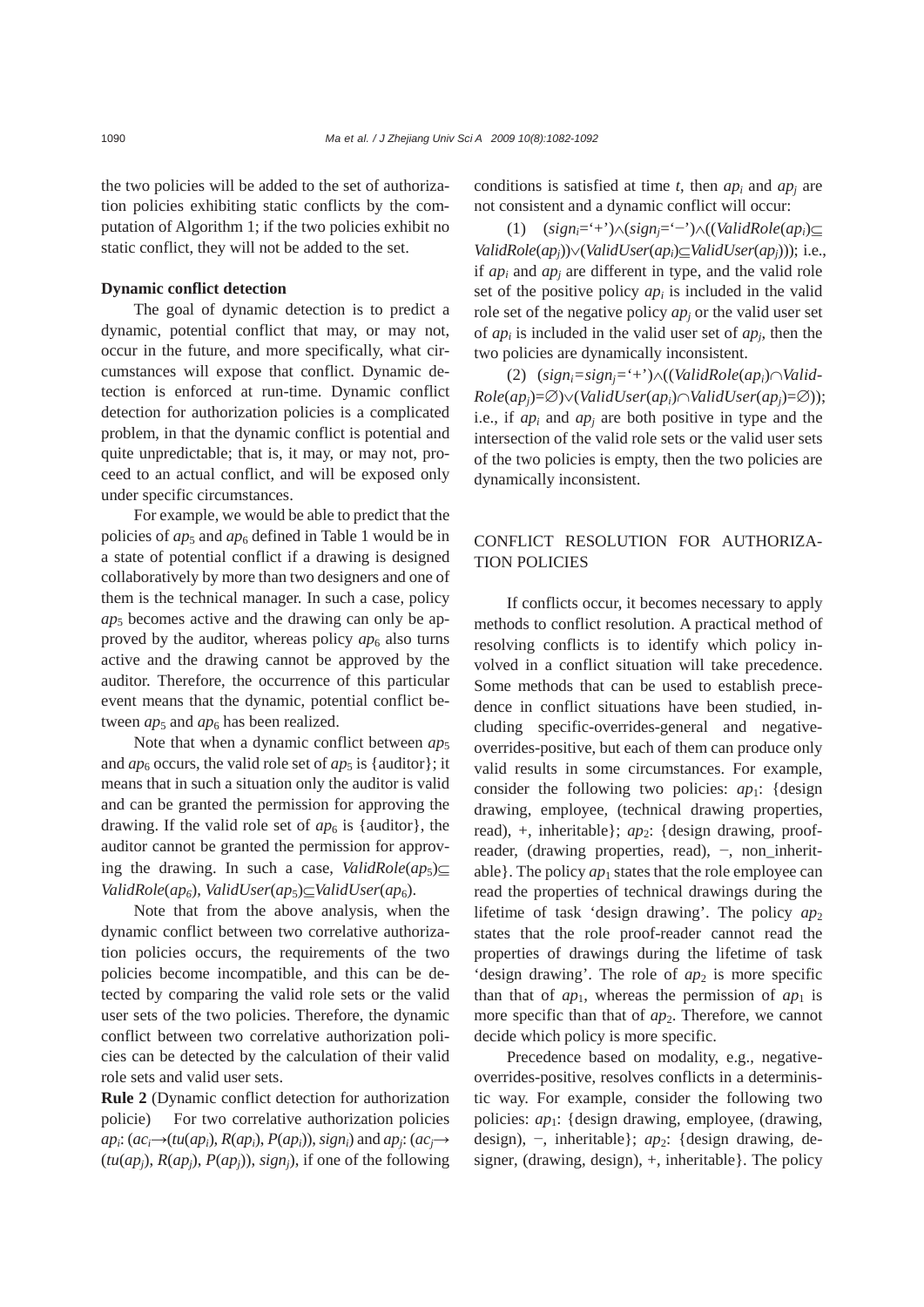*ap*1 states that all employees cannot be granted the permission for designing drawings during the lifetime of task 'design drawing'. If negative policies take precedence over positive ones, then none of the designers can design drawings during the lifetime of task 'design drawing'.

To address the issue, the concepts of 'precedence establishment rule' and 'conflict resolution policy' are introduced in this study, and security administrators can flexibly decide the methods for conflict resolution according to system requirements.

**Definition 14** (Precedence establishment rule) A precedence establishment rule defines a method to identify which authorization policy involved in a conflict situation will take precedence. It can be formally described as: *Priority\_Rule*: {*ap<sub>i</sub>*, (*relation*<sub>1</sub>,  $relation_2$ , ...,  $relation_t$ ),  $ap_i$ } $\rightarrow$ *Priority*( $ap_i$ )>*Prior* $itv(ap_i)$ , where *ap<sub>i</sub>* and *ap<sub>i</sub>* are two authorization policies involved in a conflict situation, and (*relation*1,  $relation_2$ , ..., *relation<sub>t</sub>*) denotes the possible relationships between them. For example, (*api*, *>*timestamp, *apj*) represents that the creation date of *api* is later than that of  $ap_i$ , and  $\{ap_i, (\geq_{role}, \textit{NAP}), ap_i\}$  states that roles in  $ap_i$  are more specific than those in  $ap_i$  ( $ap_i$  is a negative policy while  $ap<sub>i</sub>$  is a positive one). The possible relationships between two policies can be defined flexibly according to the conflict resolution requirements of the system. The rule states that if two authorization policies *api* and *apj* satisfy the relationship specified by (*relation*<sub>1</sub>, *relation*<sub>2</sub>, ..., *relation<sub>t</sub>*), then  $ap_i$  precedes  $ap_i$ .

**Definition 15** (Conflict resolution policy) A conflict resolution policy is a total order of some precedence establishment rules. The policy can be formally described as *Conflict\_Resolution\_Policy*: (*Priority\_Rule*1>*Priority\_Rule*2>…>*Priority\_Rulen*), where *Priority\_Rule<sub>t</sub>* ( $t=1, 2, ..., n$ ) are the precedence establishment rules integrated in the conflict resolution policy, and '>' denotes the order of priority established for the rules. Conflict resolution is a step-by-step process. Sequentially, a precedence establishment rule of a higher priority is selected to resolve remaining conflicts at each step, until no conflict remains.

For example, there is a conflict resolution policy defined as *Conflict\_Resolution\_Policy*: (*Priority\_ Rule*1>*Priority\_Rule*2>*Priority\_Rule*3). Therein *Priority\_Rule*1: {*api*, *>*timestamp, *apj*}→*Priority*(*api*)*>Pri-*  $ority(ap_i)$  states that if the creation date of  $ap_i$  is later than that of  $ap_i$ , then  $ap_i$  will take precedence over  $ap_i$ ; *Priority\_Rule*2: {*api*, *>*granter\_level, *apj*}*→Priority*(*api*) *>Priority*(*apj*) states that if *api* is issued by a higher authority and  $ap_i$  by a lower authority, then  $ap_i$  will take precedence over *apj*; *Priority\_Rule*3: {*api*, *NAP*,  $ap_i$ } $\rightarrow$ *Priority*(*ap<sub>i</sub>*) $>$ *Priority*(*ap<sub>i</sub>*) means that if *ap<sub>i</sub>* is a negative policy and *apj* a positive one, then *api* will take precedence over *apj*.

The resolution policy represents that when two authorization policies *api* and *apj* exhibit a conflict, first we will compare the timestamps of the two conflict policies, and a new policy will override the old policy. If the two conflict policies have the same timestamp, then compare the level of the two granters, in which a higher-level granter overrides the lower-level granter. If the level of the two granters cannot be compared, then *Priority\_Rule*<sup>3</sup> will be used for conflict resolution.

#### COMPUTATIONAL COMPLEXITY

In this section we provide the computational complexity for the proposed static, dynamic conflict detection and resolution methods.

Getting enforced by constructing the graph for authorization policies, the detection of static conflicts is required when a new policy is added. We gradually add authorization policies, the number of which initially defined is denoted by  $n_{ap}$ . The complexity of establishing the initial graph for authorization policies is  $O(n_{\rm ap}^2)$ , and the complexity of detecting all static

conflicts for these authorization policies is  $O(n_{ap}^2)$ .

After the graph for authorization policies is initially constructed, only when a new policy is added or a policy is updated, will static conflicts need to be detected. In such a case, the complexity of reconstructing the graph for authorization policies is  $O(n_{\text{an}})$ , and the complexity of detecting static conflicts for the new policy and existing policies is  $O(n_{\text{an}})$ .

Dynamic conflicts are detected by calculating the valid role sets and valid user sets of authorization polices. For an authorization policy *ap*: {*tu*, *R*, *P*, *type*, *inheritable*,  $ac$ , let  $n_{\text{an }r}$  represent the number of roles in *R*. If *ap* is inheritable, the complexity of calculating its valid role set and valid user set is  $O(n_{\text{ap}}_r n_r)$  and